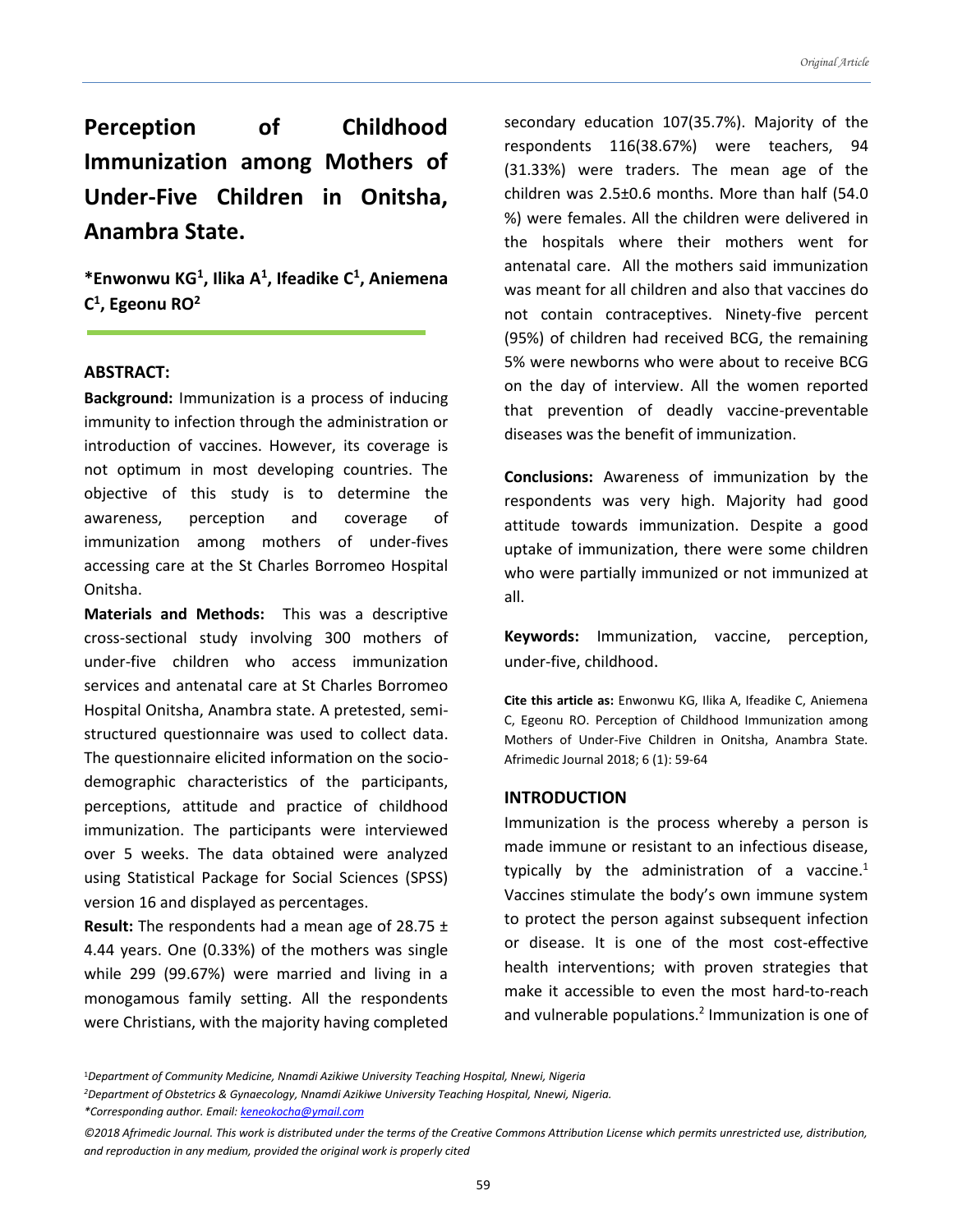the components of the child survival strategies. It has clearly defined target groups; and can be delivered effectively through outreach activities; and vaccination does not require any major lifestyle change. It is believed that immunization is one of the highest achievement of the  $20<sup>th</sup>$  century.<sup>3</sup> Edward Jenner demonstrated the value of immunization in his work with smallpox in 1796 which led to the eradication of smallpox from the world.<sup>4</sup> Due to the success of smallpox eradication, the WHO in 1974 initiated the Expanded Program on Immunization (EPI) with the objective of vaccinating children throughout the world. <sup>5</sup> Through the 1980s, the United Nations Children's Fund (UNICEF) worked with the World Health Organization (WHO) to achieve universal childhood immunization of the six EPI vaccines (BCG (Bacillus Calmette-Guérin), Oral Polio Vaccine, diphtheria, tetanus, pertussis, and measles), with the aim of immunizing 80% of all children by 1990.

Progress has continued since then: by 2011, 107 million children were vaccinated with three doses of diphtheria-tetanus-pertussis (DTP3) vaccine and global immunization rates were at 83%. Increased knowledge of the immunologic factors of disease led to new vaccines being developed and added to the EPI's list of recommended vaccines: Hepatitis B (Hep B), yellow fever in countries endemic for the disease, meningitis and *Haemophilus influenzae* (Hib) conjugate vaccine in countries with high burden of disease.<sup>2</sup> The last 20 years have seen an explosion in the number of new vaccines. The GAVI Alliance (Global Alliance for Vaccines and Immunization), together with other multilateral organizations and national governments has been instrumental in funding these new vaccines in the poorest countries. Vaccines against Hepatitis B and *Haemophilus influenzae* type b (Hib) have been widely introduced. An increasing number of countries are now offering pneumococcal conjugate vaccine (PCV) and rotavirus vaccine (RV) in their immunization programs, thus offering protection

against some of the leading causes of child deaths, pneumonia and diarrhoea. Poliomyelitis is at the verge of eradication, while measles-associated deaths have been reduced by 74% between 2000 and 2010, and maternal and neonatal tetanus has almost been eliminated as a public health problem.<sup>2</sup>

Delivering immunization also offers an opportunity to deliver other preventive services, for example vitamin A supplements, de-worming medications and insecticide-treated mosquito nets. Despite these successes, immunization is an unfinished agenda. An estimated 19.3 million children were not reached with three doses of DTP vaccine in 2010. Those that were not immunized were mostly among the poorest and the most vulnerable. Cold Chain and Logistics systems are aging and often insufficient to accommodate the new vaccines. UNICEF, through its work with governments and other stakeholders has been instrumental in increasing demand for immunization, establishment of better cold chain and supply logistic systems and promoting national ownership for immunization $6$ Despite all these, the immunization coverage has not been too wonderful in developing countries. This study is aimed at determining the awareness and perception of immunization among mothers of under-five children in Onitsha, Anambra state. The findings of our study will help to increase immunization uptake through creation of awareness.

# **METHODOLOGY**

This was a descriptive cross-sectional, questionnaire based study involving 300 mothers of under-five attending antenatal and child welfare clinics in St Charles Borromeo Hospital Onitsha, Anambra state. The sample size for the study was calculated using Fisher formula; where the prevalence of 73% was used based on the National Polio 3 coverage.<sup>7</sup> The semi-structured questionnaire used for data collection was pretested and validated before the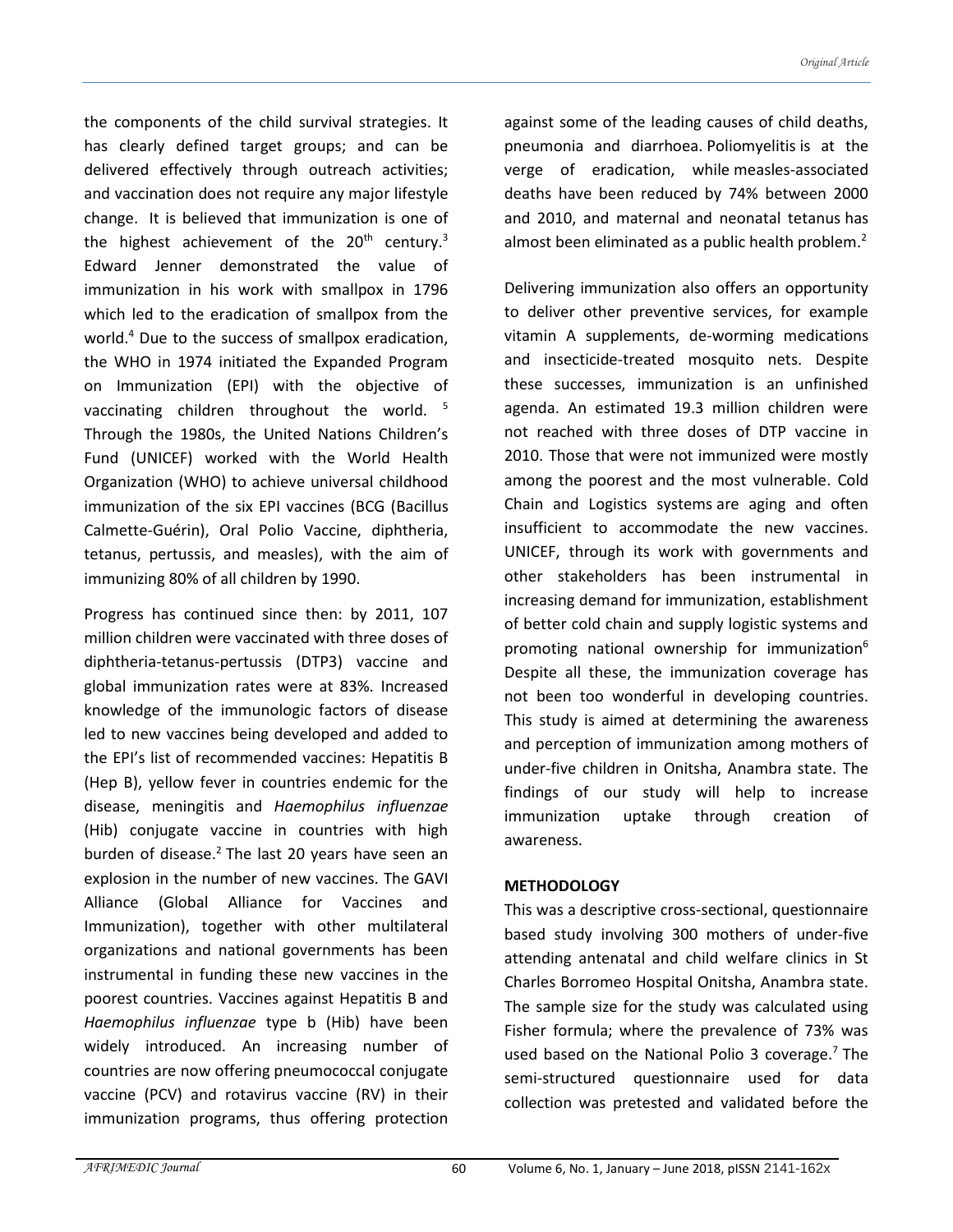study. The questionnaire elicited information on the socio-demographic characteristics of the participants, perceptions, attitude and practice of childhood immunization. Data were collected over a period of 5 weeks. The data obtained were analyzed using Statistical Package for Social Sciences (SPSS) version 16.0 and displayed in frequencies. Ethical clearance was obtained from the management of St Charles Borromeo Hospital and informed consent from the participants.

# **RESULTS:**

A total of 300 mothers were interviewed with a mean age of 28.75±4.4 years. One (0.33%) of the mothers was single, while 299 (99.67%) were married into monogamous family settings. All 300 (100%) the respondents were Christians had received some level of formal education. Majority of the respondents 116(38.67%) were teachers, 94 (31.33%) were traders; while unemployed respondents constituted 40 (13.33%) of those interviewed. The mean age of the children was 2.5±0.6months, with more than half 162 (54 %) being females. All the children 300 (100%) were delivered in the hospitals where their mothers received antenatal care (Table 1)

Majority 285 (95.0%) of mothers had vaccinated their children against tuberculosis (received BCG), the remaining 5% were mothers of newborns who were about to receive BCG on the day of interview. More than 90% of mothers of those that received BCG said that their children had BCG scar. The uptake of immunization decreased gradually with increasing age of the child, fewer mothers reported immunizing their children against measles and yellow fever than polio, tuberculosis, diphtheria, pertussis and tetanus. (Table II).

All the mothers 300 (100%) were aware of immunization and they all got informed about immunization during their antenatal clinic visits. All the mothers were of the opinion that immunization was for all children, irrespective of sex, birth order, feeding status and health status.

| Variable                        | Frequency (N=300) | Percentage % |  |
|---------------------------------|-------------------|--------------|--|
| Sex of child                    |                   |              |  |
| Male                            | 138               | 46.0         |  |
| Female                          | 162               | 54.0         |  |
| <b>Marital status of mother</b> |                   |              |  |
| Single                          | $\mathbf{1}$      | 0.3          |  |
| married                         | 299               | 99.7         |  |
| Separated / divorced            | 0                 | 0            |  |
| <b>Type of family</b>           |                   |              |  |
| Monogamous                      | 299               | 100.0        |  |
| Polygamous                      | 0                 | 0            |  |
| Religion                        |                   |              |  |
| Christianity                    | 300               | 100          |  |
| Islam                           | 0                 | 0            |  |
| Traditional                     | 0                 | 0            |  |

### **Table Ia: Socio-demographic characteristics of respondents and children**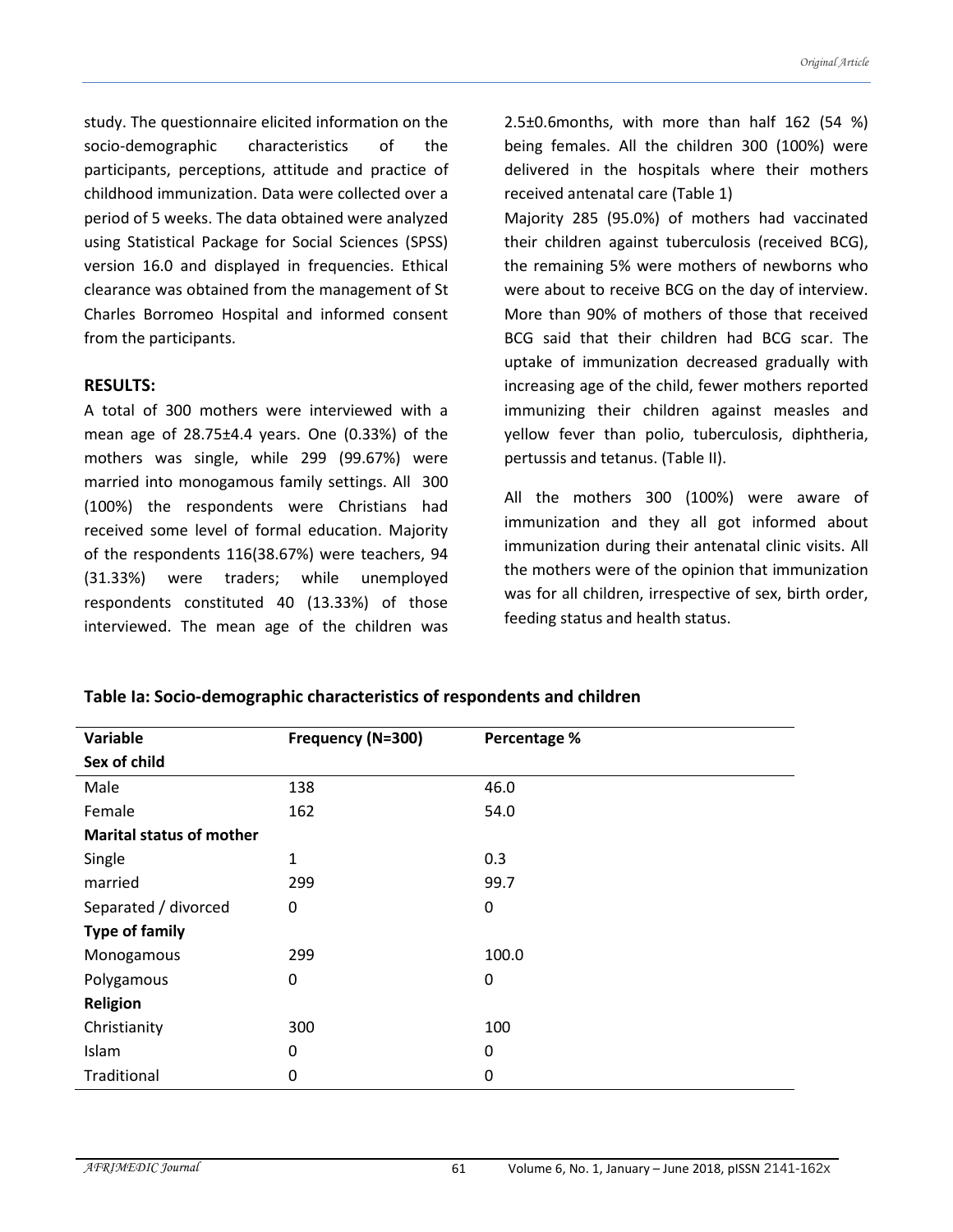| Variable                   | Frequency (N=300) | Percentage %   |  |  |
|----------------------------|-------------------|----------------|--|--|
| Sex of child               |                   |                |  |  |
| No formal                  | 0                 | $\mathbf 0$    |  |  |
| Some primary               | 4                 | 1.33           |  |  |
| Completed primary          | 7                 | 2.33           |  |  |
| Some secondary             | 86                | 28.67          |  |  |
| Completed secondary        | 107               | 35.67          |  |  |
| Tertiary                   | 96                | 32             |  |  |
| <b>Mother's occupation</b> |                   |                |  |  |
| Teaching                   | 116               | 38.67          |  |  |
| Trading                    | 94                | 31.33          |  |  |
| <b>Banking</b>             | 6                 | $\overline{2}$ |  |  |
| Hairdressing               | 26                | 8.67           |  |  |
| Seamstress                 | 14                | 4.67           |  |  |
| Paramilitary               | 4                 | 1.33           |  |  |
| Unemployed                 | 40                | 13.33          |  |  |
| <b>Place of Delivery</b>   |                   |                |  |  |
| Home                       | 0                 | 0              |  |  |
| Health centre              | 0                 | 0              |  |  |
| Hospital                   | 300               | 100            |  |  |
| Church                     | 0                 | 0              |  |  |

# **Table Ib: Socio-demographic characteristics of respondents and children**

# **Table II . Uptake of Immunization according to specific vaccines**

| Type of vaccine         | Frequency (N=300) | Percentage |
|-------------------------|-------------------|------------|
| <b>BCG</b>              | 285               | 95.0       |
| <b>BCG</b> scar present | 260               | 91.2       |
| OPV <sub>0</sub>        | 285               | 95.0       |
| OPV1                    | 273               | 91.0       |
| OPV <sub>2</sub>        | 268               | 89.3       |
| OPV3                    | 260               | 86.7       |
| Pentavalent 1           | 253               | 84.3       |
| Pentavalent 2           | 245               | 81.7       |
| Pentavalent 3           | 238               | 79.3       |
| <b>Measles</b>          | 222               | 74.0       |
| Yellow fever            | 200               | 66.7       |
|                         |                   |            |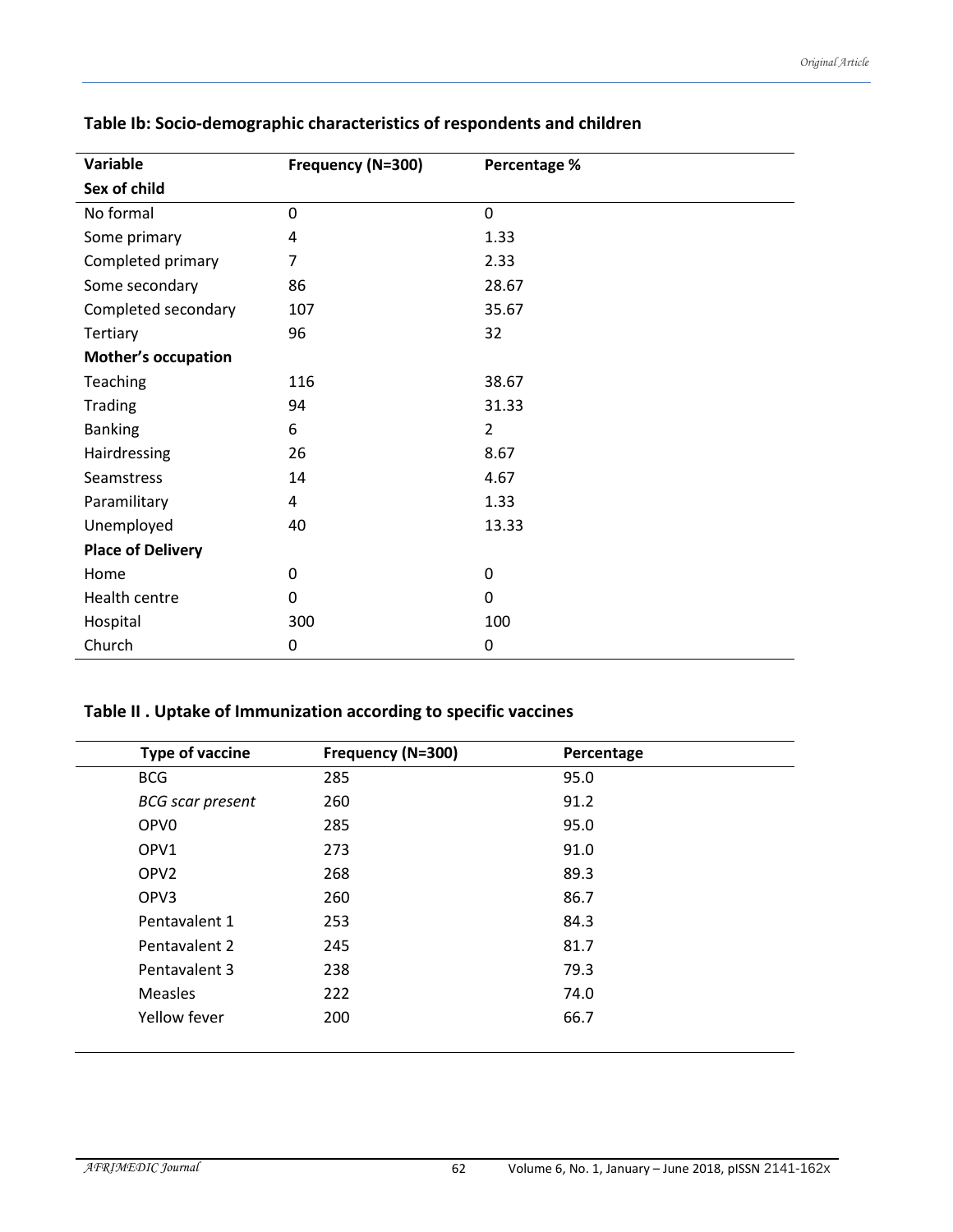# **DISCUSSION:**

All the mothers interviewed (100 %) got their awareness of immunization at the antenatal clinics. Some others had churches and media as additional sources of information. This can be attributed to attainment of some level of formal education by all the mothers. This result was similar to that of a survey done in Edo State by Olumuyiwa et al<sup>8</sup> to assess vaccination coverage and its determinants which found significantly higher level of knowledge amongst mothers with secondary and higher level of education.

In our study, all the mothers believed that immunization was to stop children from getting the deadly preventable diseases and none of them believed that vaccines contained contraceptives. This is unlike the study done in Ora<sup>8</sup> in which was found that misconception about the recipients of immunization still abound, as 70.9% of their respondents felt that a sick child was not entitled, 25.3% held the opinion that healthy babies could be exempted from immunization, 43.9% of their women felt

that a poorly-breast fed baby should be excluded, while 33.5% held the same opinion for well breast fed babies. About 2% of their respondents also viewed eligibility for immunization with a bias to the baby's gender. This may be due to the differences in the study areas, as this study was carried out in an urban setting, and among mothers receiving care for themselves and their children in a hospital.

For the same reason, our study findings was dissimilar to that of Adeyinka et al<sup>9</sup> in their study aimed at determining the awareness, attitude of mothers of under-five towards immunization and proportion of children fully immunized in the 12-28 months of age, where 2% of the mothers volunteered that immunization could cause infertility.

In Nepal, Jha et al $10$  observed that awareness of immunization among mothers in Nepal was high and that mothers reported benefits of immunizing children as a major reason for their children's  $immunization.$  Hadler et al $<sup>11</sup>$  evaluated</sup> immunization coverage in Guinea, and their findings showed that delivery in a hospital affected when the child began immunization. This was not the finding in this study, as there was no significant correlation between immunization status and the place of delivery. This could be due to the fact that majority of the women were aware of immunization whether or not they gave birth in the hospital. Studies  $^{12, 13}$  on the factors influencing immunization uptake showed a rise in the uptake with socioeconomic status and formal education. This is at variance with this study that showed no significant association between the immunization status and the occupation of the parents or educational status. This may be due to the fact that intense health education has made immunization appear customary irrespective of social class.

The hospital-based nature of this study was a limitation of the study. The fact that some women were not willing to participate and many of them did not know the names of the vaccine were also limitations to the study. These latter limitations were averted by explaining the importance of the study and describing the route of administration of the vaccines.

### **CONCLUSIONS:**

Awareness and perception of immunization among mothers of under-five was very good. Majority have good attitude towards immunization. Despite a good uptake in immunization, there were some children who were partially immunized or not immunized at all. There is room for improvement and sustenance of the gains already achieved.